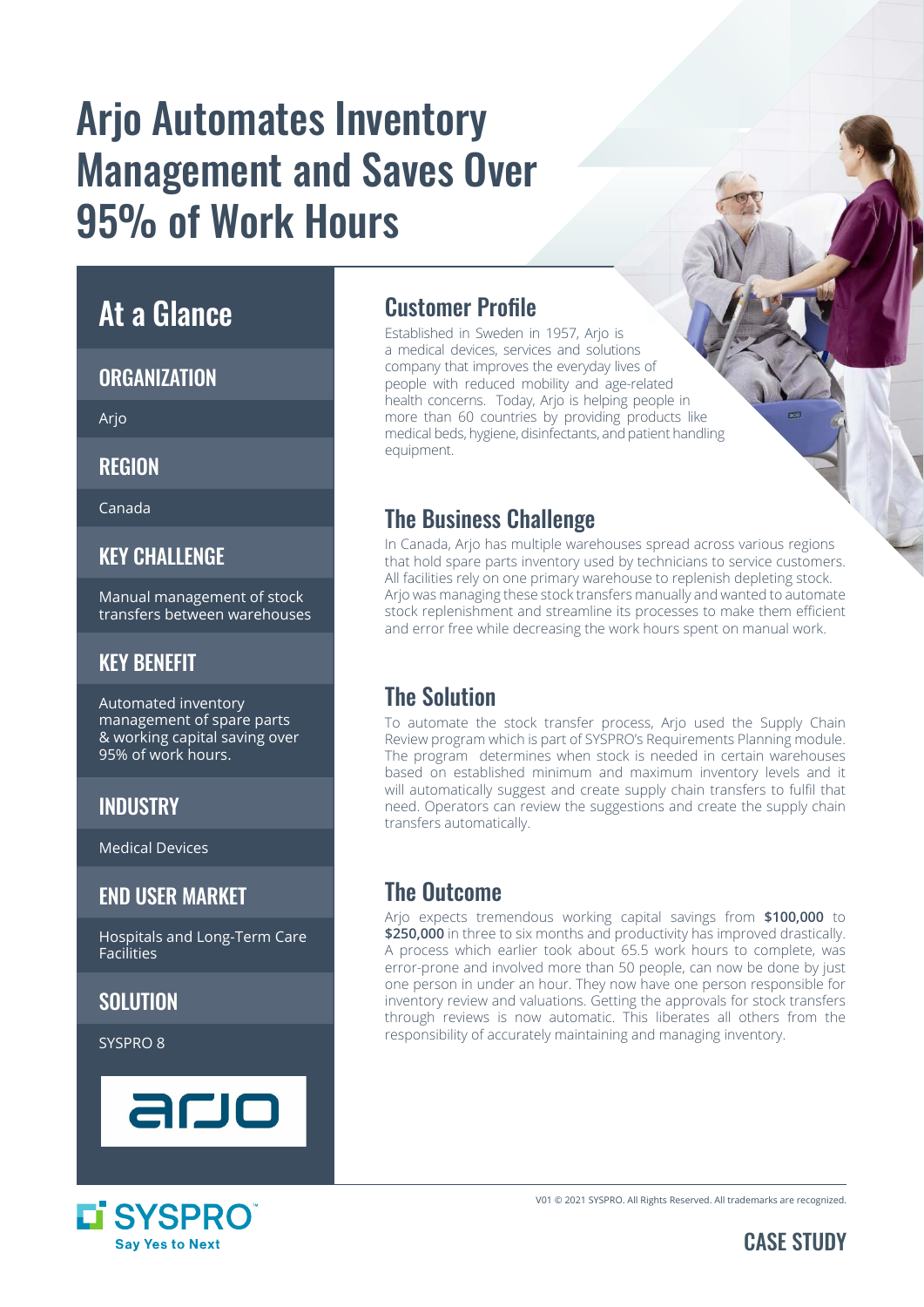#### Customer Centricity Driving Arjo

"We have a commitment to our customers and promise them a high on-time repair rate. Our process wasn't efficient enough to consistently deliver on our promise. Every month, one of our service directors would spend three hours to create a spreadsheet which had details of supply stock inventory and sent it to all 50 technicians," says Stephen Kay, Director of Logistics at Arjo. "Each technician spent an hour reviewing and updating their requirements in that spreadsheet and sent it back to a central operator who spent about 15 minutes per technician to review and compile all of this information and created stock transfers manually."

This entire process was one of the many tasks that Arjo's sales and services management group was handling. Stephen realized that it was impacting employee productivity and undertook a review of their process. "It was managed through spreadsheets and relied on technicians to say what they need and when they need it by," says Stephen. "This was more of a pull model inventory rather than a push model inventory and it was extremely inefficient and led to inaccuracies. If the technicians didn't have the required inventory in stock of a particular spare part when it was needed, they would have to wait until the part arrived from the central warehouse to service the customer."

#### SYSPRO Delivers on Its Promise

 $cc$ 

Arjo, a SYSPRO customer for over 20 years, reached out to the Solutions team at SYSPRO to see how they could help. SYSPRO evaluated the process and offered its Supply Chain Review program (part of the requirement Planning Module in SYSPRO 8). This program automatically suggests supply chain Transfers. This eliminated the need for technicians to manually compile a list of their stock code requirements and send this list to the person responsible for creating the supply chain transfers.

Now, running SYSPRO's Supply Chain Review program takes about 30 minutes and another 30 minutes are spent by an operator to review the requisitions that it suggests. SYSPRO completed the deployment in one phase. Stephen says, "This saves us more than 90% of manhours. It has helped us eliminate errors and freed up time from resources who can proactively do what they are actually supposed to do. I have now been able to move the ownership of this process away from the Sales and Services group to the Supply Chain group."

*In the next three to six months, we expect to see working capital savings in between \$100,000 to \$250,000. We are already saving over 95% of work hours.* 

**- Stephen Kay** – Director Logistics, Arjo Canada

 $XJ377$